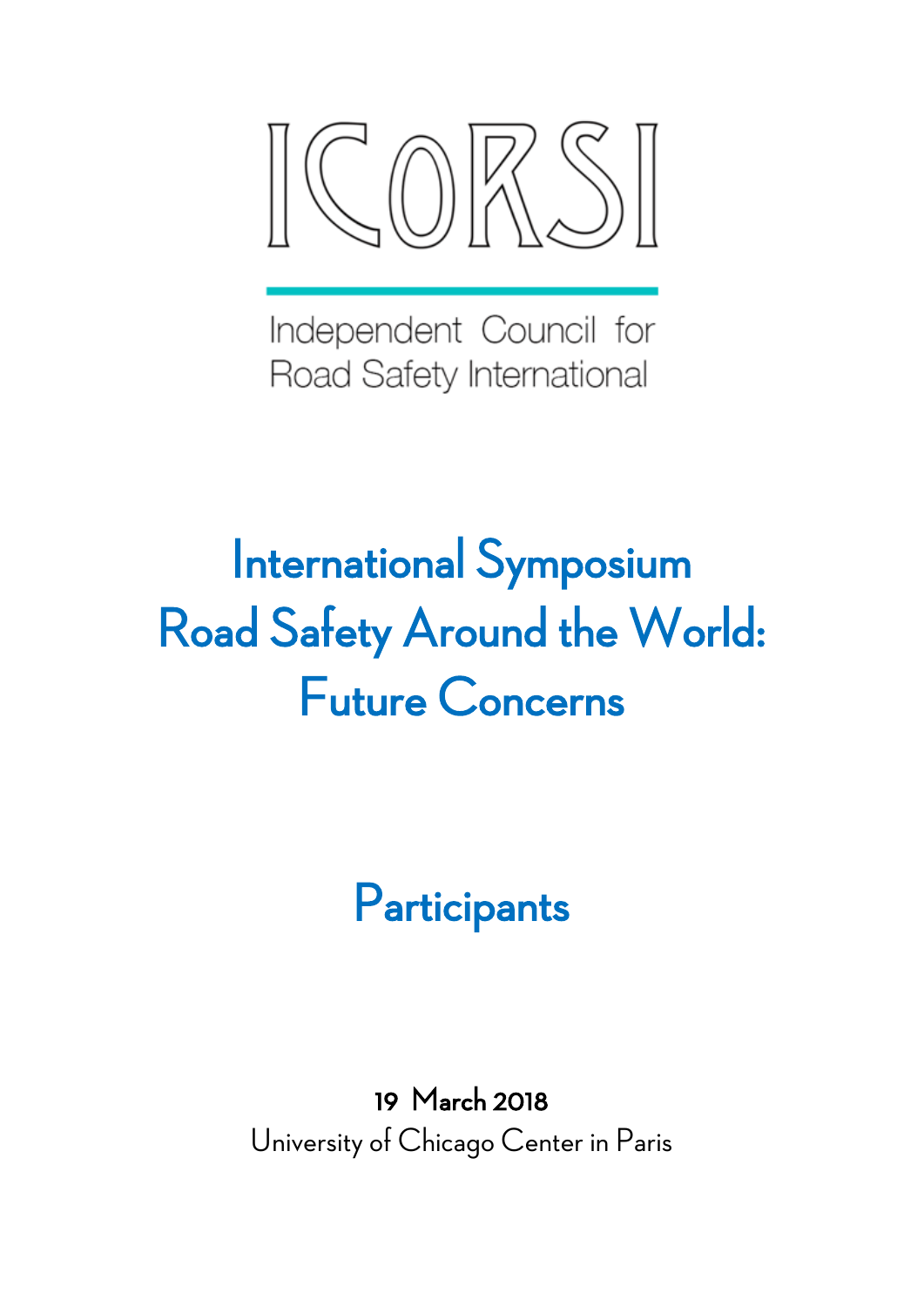## Participants

| Name                  | Organization                                                    | Country           | Email                               |
|-----------------------|-----------------------------------------------------------------|-------------------|-------------------------------------|
| Aleksandra Golovliova | Fédération Internationale de<br>l'Automobile                    | France            | agolovliova@fia.com                 |
| Anna-Lena Andersson   | Swedish Transport<br>Administration                             | Sweden            | anna-lena.andersson@trafikverket.se |
| Antonio Avenoso       | <b>ETSC</b>                                                     | Belgium           | research@etsc.be                    |
| Azreena Kamaluddin    | Lund University                                                 | Sweden            | azreena.kamaluddin@tft.lth.se       |
| Bailon-Plaza          | Renault                                                         | France            | aliciabp@yahoo.com                  |
| Barry Sheerman MP     | Parliament                                                      | United<br>Kingdom | Barry.sheerman.mp@parliament.uk     |
| Brian O'Neill         | Retired                                                         | <b>USA</b>        | oneill65@gmail.com                  |
| Chaumontet Romain     | Cerema                                                          | France            | romain.chaumontet@cerema.fr         |
| Christer Hydén        | Lund University                                                 | Norway            | christer.hyden@tft.lth.se           |
| Christian Machu       | Consultant Sécurité routière                                    | France            | christianmachu@yahoo.fr             |
| Claus Pastor          | <b>BASt</b>                                                     | Germany           | pastor@bast.de                      |
| David G Davies        | Parliamentary Advisory Council<br>for Transport Safety          | UK                | david.davies@pacts.org.uk           |
| David Shinar          | Ben Gurion University of the<br>Negev                           | <b>Israel</b>     | shinar@bgu.ac.il                    |
| David Ward            | Global New Car Assessment<br>Programme                          | UK                | d.ward@globalncap.org               |
| Dinesh Mohan          | <b>IIT</b> Delhi                                                | India             | dineshmohan@outlook.com             |
| Driss Houmam          | Casablanca                                                      | Maroc             | driss.houmam@gmail.com              |
| Elaine Mackay         | <b>ARF</b>                                                      | Isle of Man       | emackay@manx.net                    |
| Eric Britton          | World Streets, Institut<br>Superieur de Gestion                 | France            | fekbritton@gmail.com                |
| Ezra Hauer            | University of Toronto                                           | Canada            | ezra.hauer@utoronto.ca              |
| Florence Rosey        | Cerema Normandie-Centre                                         | France            | florence.rosey@cerema.fr            |
| Geetam Tiwari         | Indian Institute of Technology<br>Delhi                         | India             | geetamt@gmail.com                   |
| Girish Agrawal        | Shiv Nadar University                                           | India             | lawgir@gmail.com                    |
| Guoqing Hu            | Xiangya School of Public<br>Health, Central South<br>University | China             | huguoqing009@gmail.com              |
| Henri Chajmowicz      | LAB                                                             | France            | henri.chajmowicz@lab-france.com     |
| Hermann Knoflacher    | TU. Vienna                                                      | Österreich        | hermann.knoflacher@tuwien.ac.at     |
| lan Johnston AM       | lan Johnston Transport Safety<br>Pty Ltd                        | Australia         | irj111@bigpond.net.au               |
| lan Roberts           | LSHTM                                                           | UK                | ian.roberts@lshtm.ac.uk             |

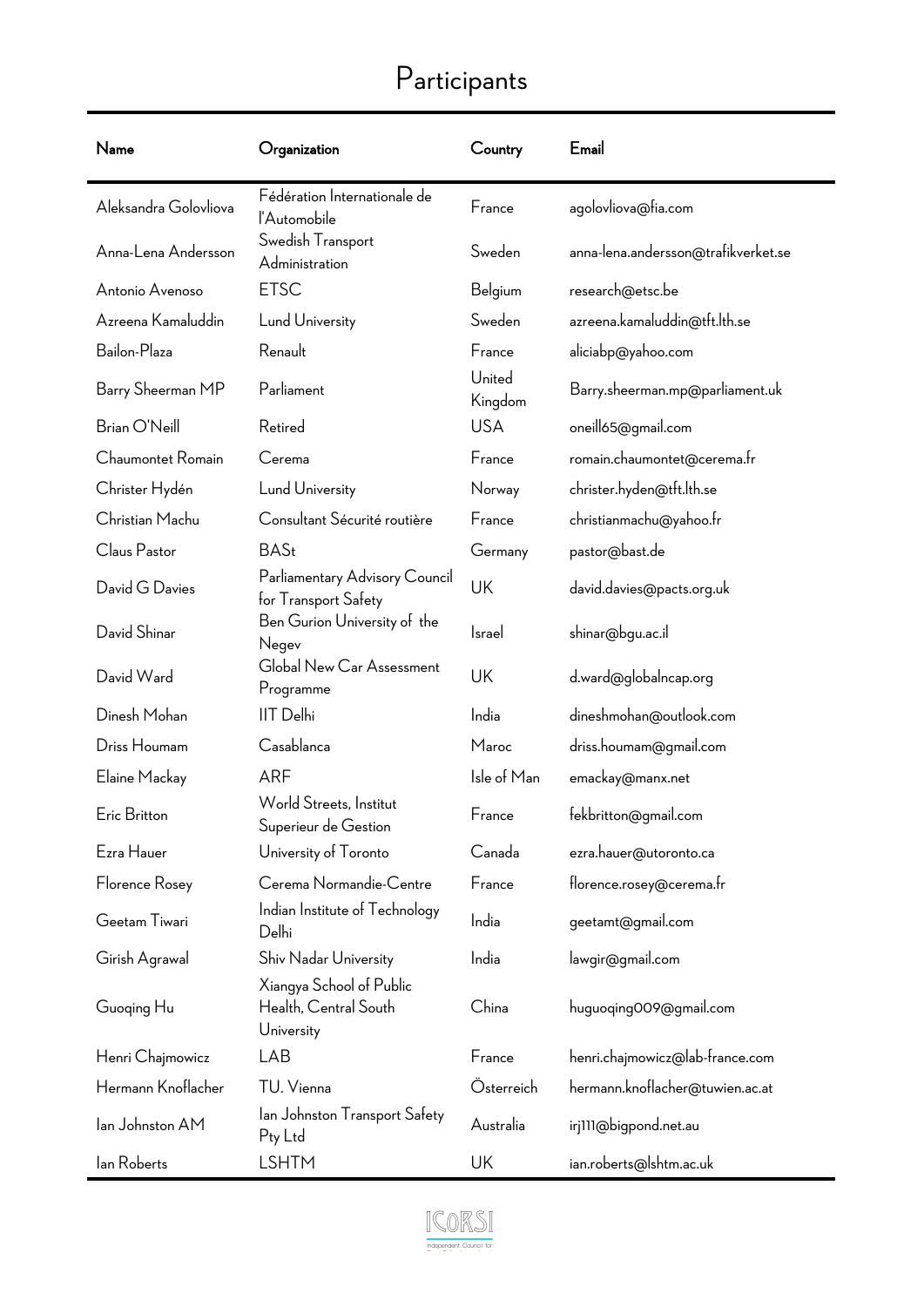### Participants

| Name                               | Organization                                 | Country     | Email                                  |
|------------------------------------|----------------------------------------------|-------------|----------------------------------------|
| Jac Wismans                        | Safeteg                                      | Netherlands | jac.wismans@safeteq.com                |
| Jean-François Gaillet              | <b>VIAS</b> Institute                        | Belgium     | jean-francois.gaillet@vias.be          |
| Juliette Lunel                     | Fédération Internationale de<br>l'Automobile | France      | jlunel@fia.com                         |
| Jacques Faure                      | Renault SA                                   | France      | jacques.faure@renault.com              |
| Kavi Bhalla                        | University of Chicago                        | <b>USA</b>  | kavibhalla@gmail.com                   |
| Laurent Carnis                     | <b>IFSTTAR</b>                               | France      | laurent.carnis@ifsttar.fr              |
| Lidia Zakowska                     | Cracow University of<br>Technology           | Poland      | Izakowsk@pk.edu.pl                     |
| Ludovic Simon                      | Cerema IdF                                   | France      | Isimon@cerema.fr                       |
| Maria Isabel Gutierrez<br>Martinez | Universidad del Valle- Instituto<br>Cisalva  | Colombia    | maria.gutierrez@correounivalle.edu.co  |
| Marie-Chantal Jayet                | <b>IFSTTAR</b>                               | France      | jayetmc@yahoo.fr                       |
| Mark Stevenson                     | University of Melbourne                      | Australia   | mark.stevenson@unimelb.edu.au          |
| Mathew Varghese                    | St. Stephen's Hospital                       | India       | mathewvarghese.ms@gmail.com            |
| Mathieu Holland                    | Cerema                                       | France      | matthieu.holland@free.fr               |
| Murray Mackay                      | ARU                                          | Isle of Man | mmackay@manx.net                       |
| Ndiaye Amina                       | <b>IFSTTAR</b>                               | France      | amina.ndiaye@ifsttar.fr                |
| Nhan Tran                          | World Health Organization                    | Switzerland | Trann@who.int                          |
| Nicole Muhlrad                     | Engineering Consultant                       | France      | nicole.muhlrad@gmail.com               |
| Philippe Chretien                  | <b>CEESAR</b>                                | France      | philippe.chretien@ceesar.fr            |
| Rune Elvik                         | Institute of Transport<br>Economics          | Norway      | re@toi.no                              |
| Stephen Perkins                    | International Transport Forum<br>at the OECD | France      | stephen.perkins@itf-oecd.org           |
| Sunil Kumar Verma                  | YCES Pvt Ltd                                 | India       | vermaskyg@gmail.com                    |
| Sylvain Lassarre                   | <b>IFSTTAR</b>                               | France      | sylvain.lassarre@ifsttar.fr            |
| Tamorish Kole                      | <b>VPS Rockland Hospital</b>                 | India       | Tamorish.kole@vpsrocklandhospitals.com |
| Thierry Hermitte                   | Renault                                      | France      | thierry.hermitte@lab-france.com        |
| Tonmoy Kumer Dhar                  | Bangladesh Road Transport<br>Authority       | Bangladesh  | tonmoy_07me@live.com                   |
| Vincent Ledoux                     | Cerema                                       | France      | vincent.ledoux@cerema.fr               |
| Virginia Tanase                    | Fédération Internationale de<br>l'Automobile | France      | vtanase@fia.com                        |
| Yves Page                          | College Francais de Medecine<br>du Trafic    | France      | yves.page@renault.com                  |